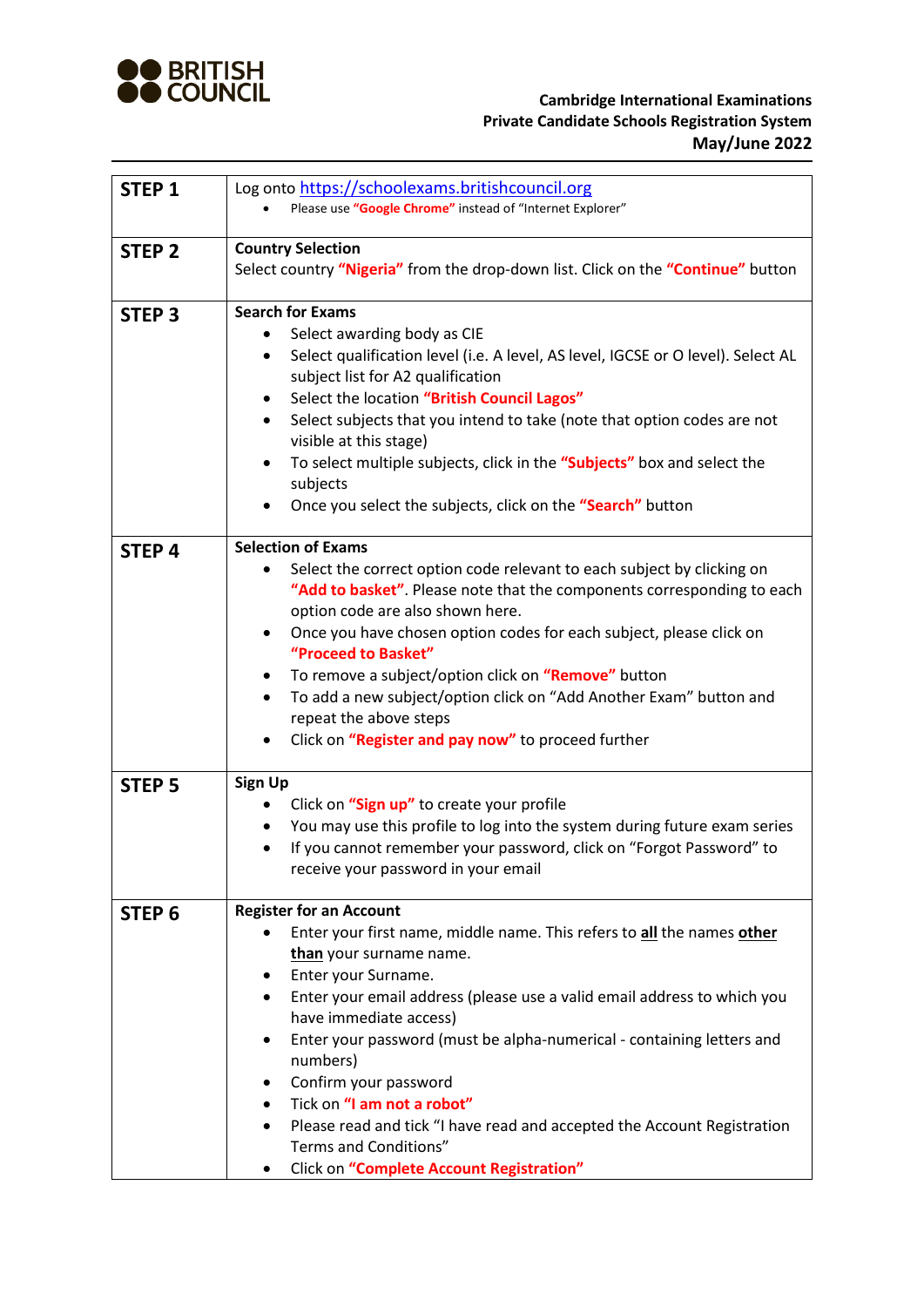

 $\mathbf{r}$ 

L

| STEP <sub>7</sub> | <b>Candidate Details</b><br>Select your title from the drop-down menu<br>Your first name, surname and the email address you entered previously<br>$\bullet$<br>should already be showing by default<br>Enter your date of birth (dd/mm/yyyy)<br>٠<br>Select your gender<br>$\bullet$<br>Enter your mailing address in lines 1,2,3,4 accordingly as well as the city<br>$\bullet$<br>and state. Postcode is not mandatory. This should not be the name of<br>your school as important documents will be sent to this address.<br>Select the country "Nigeria" from the drop-down list<br>٠<br>Enter your telephone number - mandatory<br>$\bullet$<br>Enter your mobile number - mandatory |
|-------------------|-------------------------------------------------------------------------------------------------------------------------------------------------------------------------------------------------------------------------------------------------------------------------------------------------------------------------------------------------------------------------------------------------------------------------------------------------------------------------------------------------------------------------------------------------------------------------------------------------------------------------------------------------------------------------------------------|
| <b>STEP 8</b>     | <b>Candidate Details (contd.):</b><br>Select your identification document type from the drop-down list.<br>Acceptable Identity Documents are - International Passport or National<br>ID (including voter's card, driver's license, NIN card, NIN slip).<br>Key in your ID number accordingly<br>٠<br>Key in your ID document expiry date. If your ID document does not have<br>٠<br>an expiry date, then proceed without entering expiry date)<br>Enter your ID issuing authority (e.g. Nigeria Immigration Service)                                                                                                                                                                      |
| STEP <sub>9</sub> | <b>Candidate Exams</b>                                                                                                                                                                                                                                                                                                                                                                                                                                                                                                                                                                                                                                                                    |
|                   | <b>Very Important:</b>                                                                                                                                                                                                                                                                                                                                                                                                                                                                                                                                                                                                                                                                    |
|                   | Your chosen subject/options should be listed in this page.<br>If you require Access Arrangement facilities, please click "Yes" and<br>$\bullet$<br>provide a brief description in the section regarding Access Arrangements.<br>If you do not require any Access Arrangements, please click on "No".<br>Note that you are required to submit required supporting evidence for all<br>Access Arrangement requests. Please contact the British Council<br>Customer Services team for more information.<br>Click on the "next" button                                                                                                                                                        |
| <b>STEP 10</b>    | <b>Summary Terms and Conditions</b>                                                                                                                                                                                                                                                                                                                                                                                                                                                                                                                                                                                                                                                       |
|                   | Tick "I have read the terms and conditions"<br>Click on Accept "T&Cs"                                                                                                                                                                                                                                                                                                                                                                                                                                                                                                                                                                                                                     |
| <b>STEP 11</b>    | <b>Select Payment Method</b>                                                                                                                                                                                                                                                                                                                                                                                                                                                                                                                                                                                                                                                              |
|                   | You can now pay for your Schools Exams (Private Candidate Only) using any of<br>the following online and offline payment methods:                                                                                                                                                                                                                                                                                                                                                                                                                                                                                                                                                         |